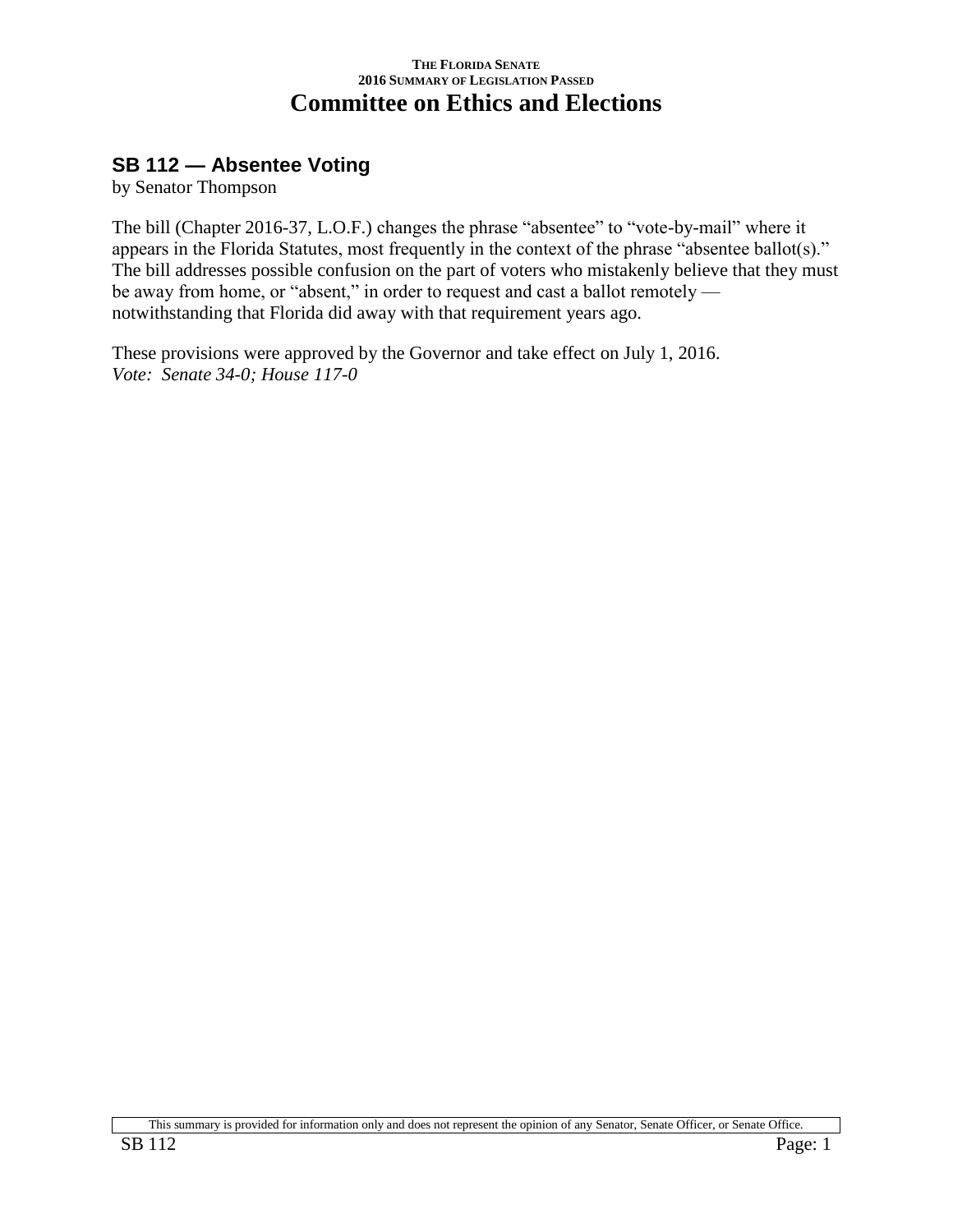# **CS/CS/SB 514 — Supervisor of Elections Salaries**

by Community Affairs Committee; Ethics and Elections Committee; and Senator Richter

The bill addresses the base salaries and group rates used to calculate the salary of Florida's supervisors of elections. A supervisor's salary is determined by the size of the population served. This bill makes the base salaries and group rates used to calculate a supervisor's salary the same as the current base salaries and group rates used to calculate the salaries of the clerks of circuit court, property appraisers, and tax collectors.

If approved by the Governor, these provisions take effect on October 1, 2016. *Vote: Senate 36-4; House 58-54*

This summary is provided for information only and does not represent the opinion of any Senator, Senate Officer, or Senate Office.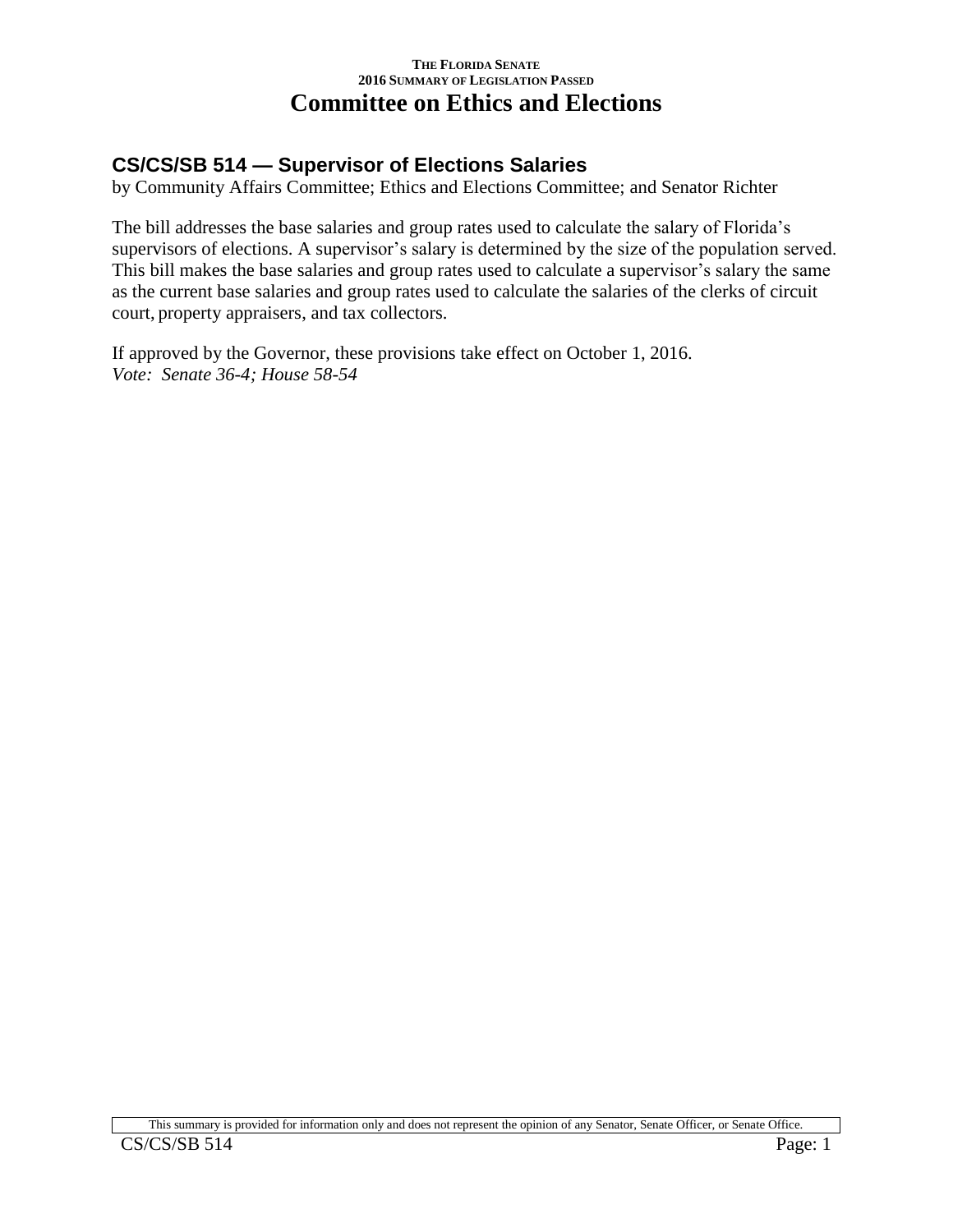### **HB 541 — Addresses of Legal Residence**

by Reps. Spano, Murphy, and others (CS/CS/SB 744 by Community Affairs Committee; Ethics and Elections Committee; and Senator Bean)

The bill (Chapter 2016-23, L.O.F.) defines "address of legal residence" to include distinguishing apartment numbers, suite numbers, lot numbers, room numbers, and dorm room numbers or other identifiers. The bill requires voter registration applications to contain the applicant's address of legal residence, including an apartment, suite, lot, room, dormitory room number, or other appropriate identifier. The bill states that failure to provide a distinguishing apartment, suite, lot, room, or dormitory room number or other identifier on a voter registration application does not impact a voter's eligibility to register to vote or to cast a ballot. The bill also provides that failure to provide a distinguishing apartment, suite, lot, room, or dormitory room number or other identifier on a voter registration application may not serve as the basis for a challenge to a voter's eligibility or reason to not count a ballot.

Additionally, supervisors of elections are required to include within their list of valid residential street addresses all information necessary to distinguish residences including a distinguishing apartment, suite, lot, room, or dormitory room number, or other identifier. The bill also requires supervisors of elections to make all reasonable efforts to obtain differentiating information if a voter registration application does not include such information.

These provisions were approved by the Governor and take effect July 1, 2016. *Vote: Senate 34-0; House 119-0*

This summary is provided for information only and does not represent the opinion of any Senator, Senate Officer, or Senate Office.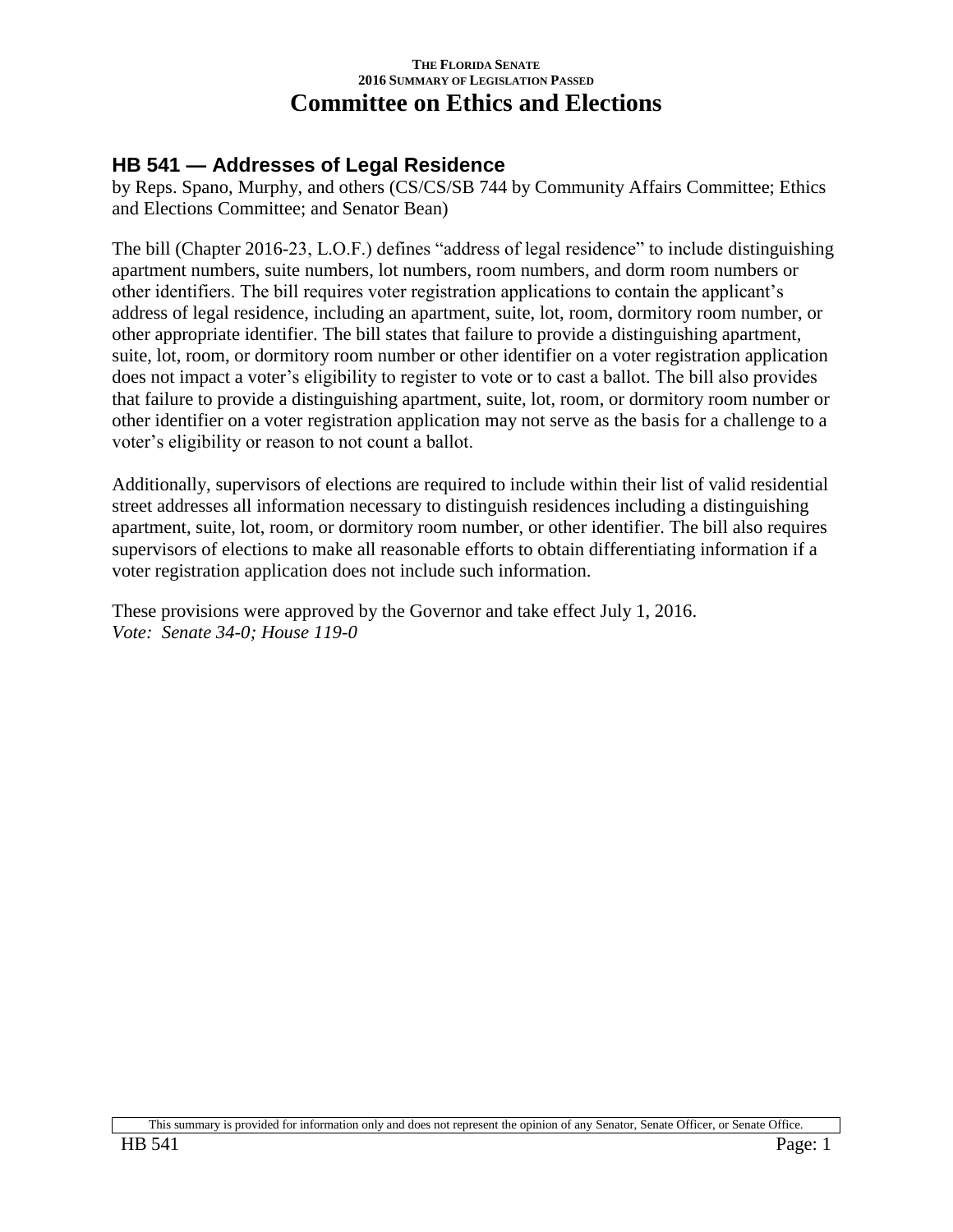### **SB 666 — Voter Identification**

by Senator Legg

The bill allows three new forms of identification to be used for the purposes of voter registration and identification at the polls. Specifically, it allows a voter to use his or her Florida concealed weapon or firearm license, a Veteran Health Identification Card issued by the U.S. Department of Veterans Affairs, or an employee identification card issued by any part of the federal, state, county, or municipal government.

If approved by the Governor, these provisions take effect upon becoming law. *Vote: Senate 36-0; House 110-0*

This summary is provided for information only and does not represent the opinion of any Senator, Senate Officer, or Senate Office.